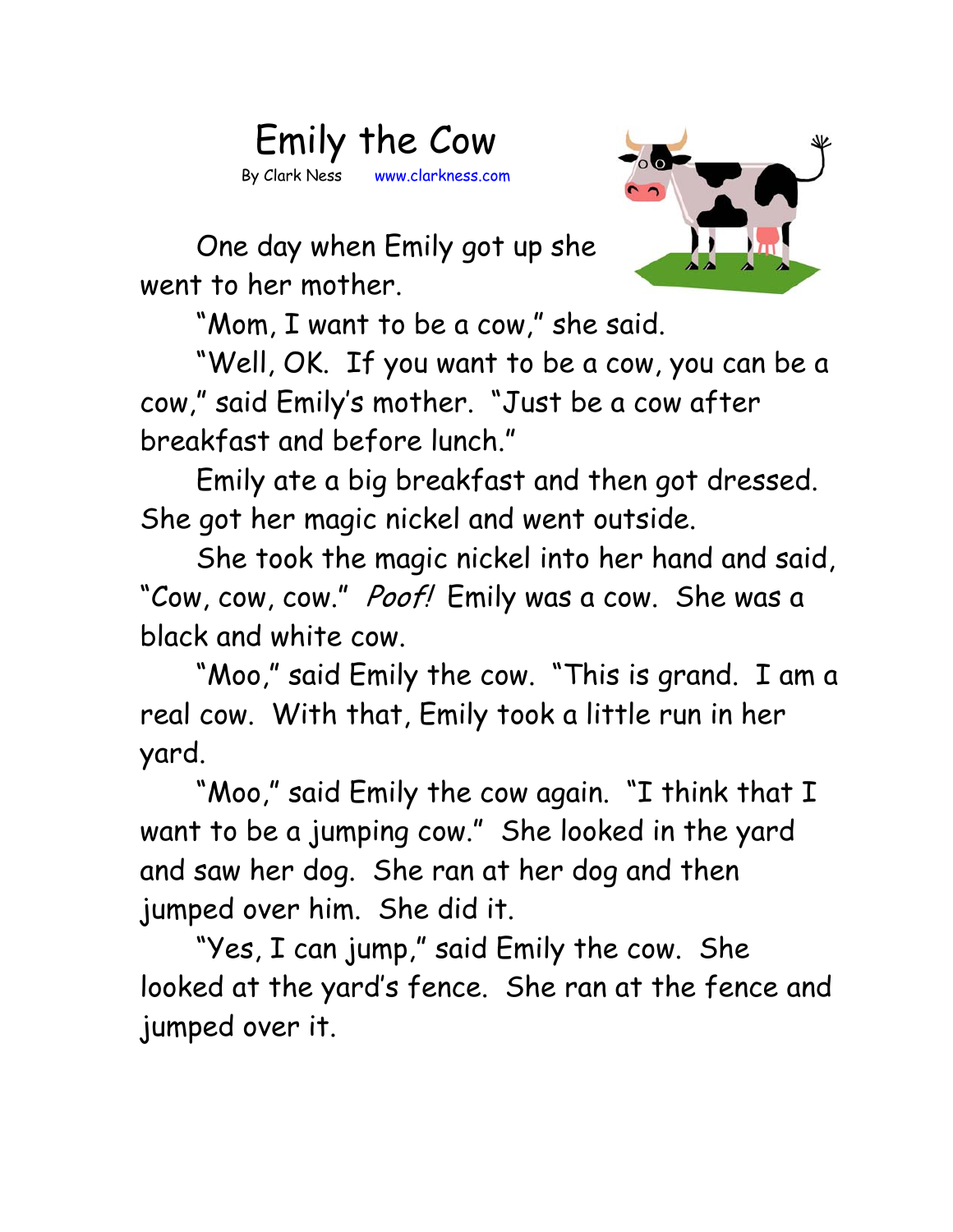"Yes!" said Emily the cow. She then saw her mother's car. She ran at the car and jumped over it.

"Yes!" said Emily the cow. She looked at her home. She ran at it. She did it. She had jumped over her home.

"Yes!" said Emily the cow. She looked at her street. She ran at it and jumped over it. She jumped so high that she landed at her school.

"Yes!" said Emily the cow. She then looked up in the sky and saw a jet airplane.

"I think I can do it," said Emily the cow. She took a hard run and jumped. Up, up, up she went and over the jet airplane. She landed back at her home.

"Yes! That was cool," said Emily the cow. She looked around again.

"What can I jump over?" she asked. She looked up in the sky and saw the moon. "That is what I want to jump over."

She took a hard, hard run and jumped. Up, up, up, up, up, up, she went and then up, up, up, up, up, up, some more. Soon the earth was a small ball, and the moon was getting bigger and bigger. Up, up, and up she went.

Then it happened, Emily the cow was over the moon. Down, down, down she fell. The moon soon got